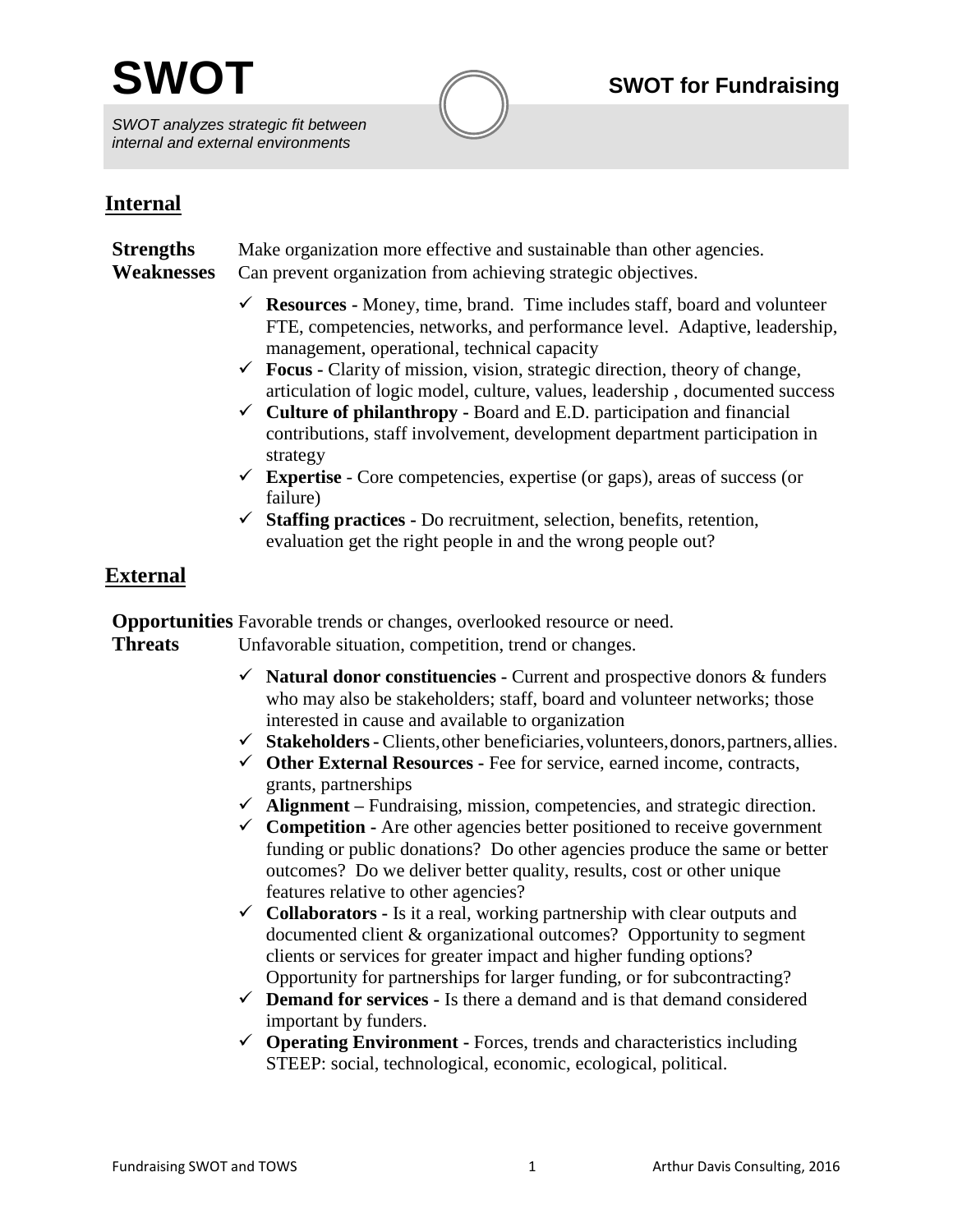

*SWOT analyzes strategic fit between internal and external Environments*

#### **Donor Constituencies – Questions to ask**

- o Who do you already know who doesn't give and how can they be reached?
- o Who do you already know who can give more?
- o Whose networks are available?
- o Who in the organization do donors respect or feel an emotional connection with?
- o Who gives to competing organizations and why?
- o Who else is interested in your service area or involved with the organization?

#### **The Parking Lot**

Put specific tactics (more direct mail, bigger event, door-to-door outreach, etc. in a parking lot). Don't confuse with external opportunities.

#### **Stakeholder Input**

Interview stakeholders to learn about public perception and donor motivation.

#### **Limits** [Bensoussan, Fliesher, 2013]:

- 1. Can be less discriminatory about the items listed--less ranking
- 2. Interpretations vary--is this a strength or weakness, opportunity or threat
- 3. Often needs further development of weaknesses and threats due to blind spots
- 4. Static does not show change over time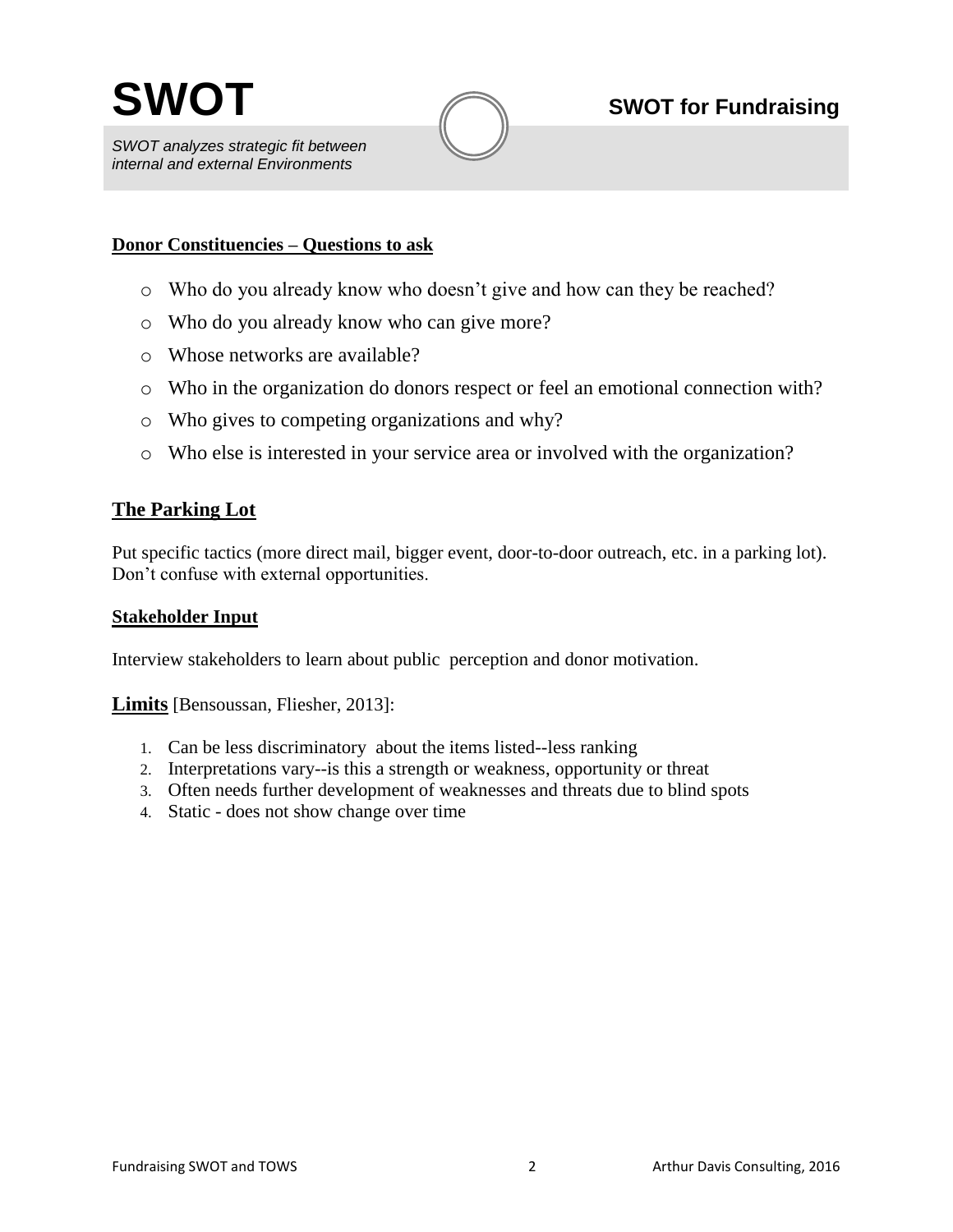*Identifies strategies to maximize opportunities and minimize or transform threats*



|                      | <b>Weaknesses</b>                                               | <b>Strengths</b>                                                           |
|----------------------|-----------------------------------------------------------------|----------------------------------------------------------------------------|
| <b>Opportunities</b> | Use<br>Opportunities<br>to overcome<br>(or avoid)<br>Weaknesses | <b>Use</b><br><b>Strengths</b><br>to take<br>advantage of<br>Opportunities |
| <b>Threats</b>       | Minimize<br>Weaknesses<br>and avoid<br><b>Threats</b>           | <b>Use Strengths</b><br>to avoid<br>(or transform)<br><b>Threats</b>       |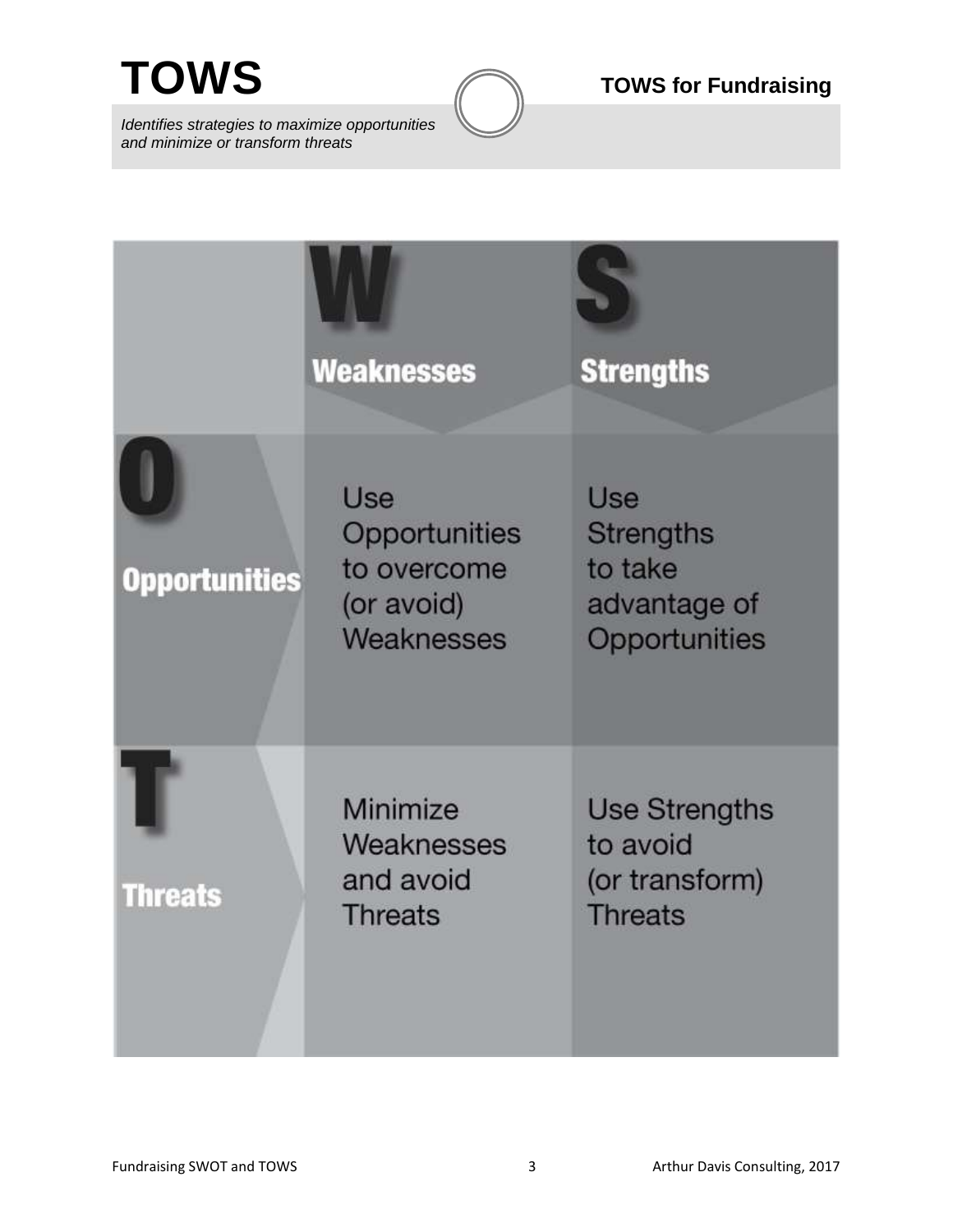*Kaiser House of Care*

## **Strengths**

- Major Donors:
	- o 600 loyal, high giving level donors, capacity for greater giving and bequests. Individuals, corporations, family foundations, community foundations and religious (the major donors were developed through matching funds campaigns).
	- o Growth in number major donors each year over seven years.
- Brand:
	- o Great reputation with individual, corporate and religious donors.
	- o Well-known among social service providers in Seattle's Pioneer Square area
	- o Reputation in religious community: Founded by priest who is still available to assist; board and staff members with strong ties to faith communities. Credibility with articles in religious periodicals, support from religious organizations.
	- o Founder retired but available to assist.
- Donor mix: Mix of individual, corporate, institutional and foundation support. Success with annual event and direct mail. Board participation.
- Cash in bank: Can be used to jumpstart fundraising, temporarily run deficits (to allow time for fundraising), or create new strategic initiatives—but not all three.

## **Weaknesses**

- Donor Cultivation:
	- o Major donors do not receive cultivation
	- o Declining number of smaller donors (fewer than 1,000 and dropping).
	- o No outreach to potential segments including professional interns moving into high paying positions
	- o Majority of matching funds (that built major donor list) no longer available
	- o No bequest program
- Program positioning:
	- o Many programs do not qualify for county, state of federal funding
	- o Many clients already have case managers at other agencies. While they find success at House of Care, funding streams are already committed for those clients.
	- o Client demographics: High level of client need but primarily older and white which precludes funding for minorities or children.
	- o No new programs and long-term clients means few opportunities for new projects.
	- o Lack of revenue from hospital partnerships.
	- o Developing clarity on strategic vision/direction, program goals, outcomes and budgeting.
	- o Provides an array of valuable services (e.g. wheel chair, handicapped equipment and eyeglass programs, but not one focused message (such as "we feed the hungry").
	- o Relatively small number of clients receive broad range of services.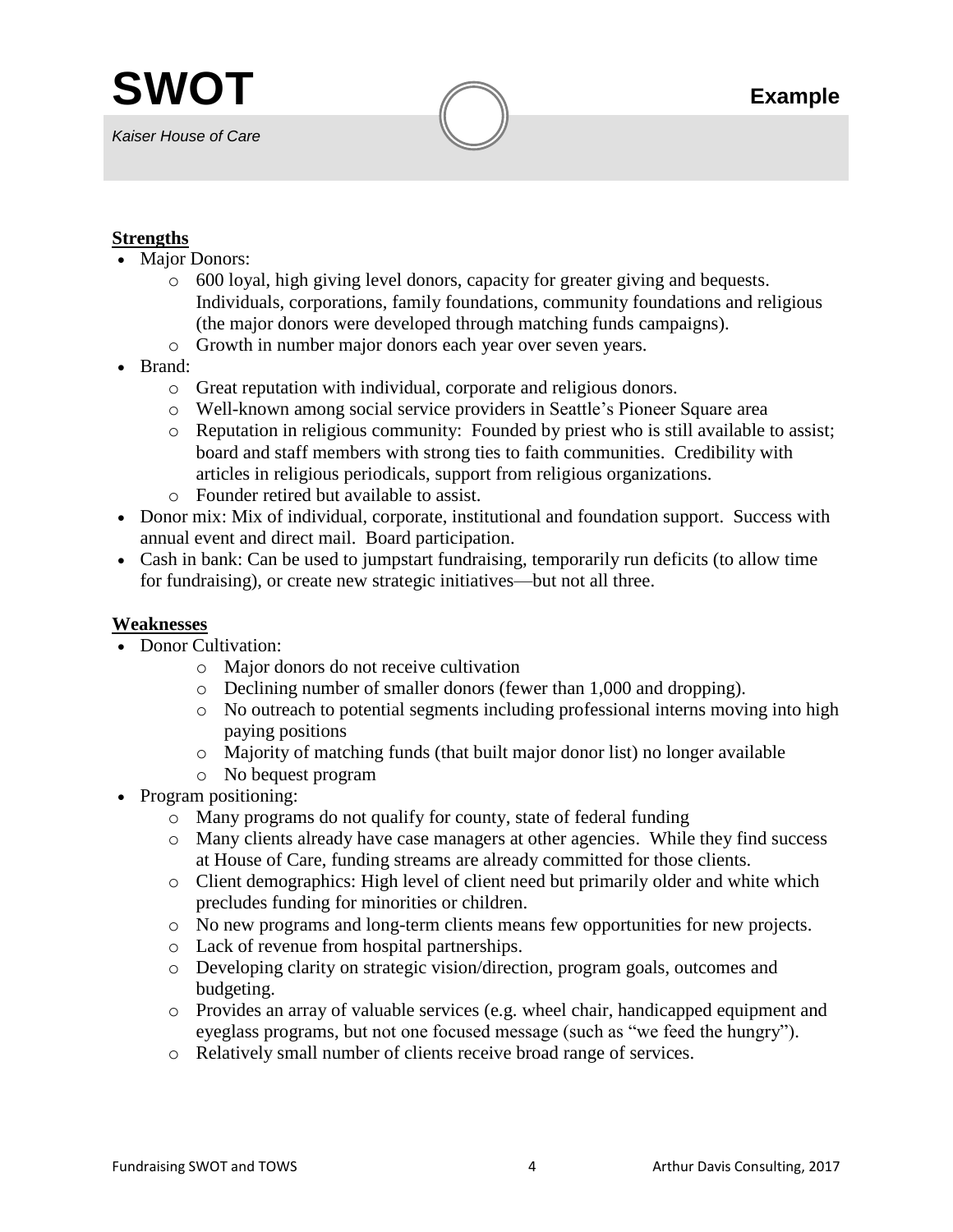

*Kaiser House of Care*

- Staffing:
	- o Small staff
	- o Staff was never connected to donors through founder, and staff turnover over the years has resulted in further lost connections.
	- o Development program is only eight years old in a 25 year old agency.
	- o Most of board not yet active in fundraising.
	- o E.D. busy with finance management
- No marketing and communications plan.
- Merged with another human services agency ten years ago, but funders did not follow, and grant opportunities decreased with one organization instead of two.
- Cash in bank: Some funders will question need based on balance sheet.

## **Opportunities**

- Constituencies for fundraising:
	- o Major donor pool (including bequest opportunities)
	- o Religious communities that believe in service to the poor as a foundational religious element.
	- o Employee participation and corporate giving from multiple hospital partnerships
	- o Kaiser Foundation trustees who want to support legacy.
	- o Founder's supporters who want to support his legacy.
	- o Foundations: family foundation, other foundations with history of giving, religious foundations
	- o Board networks including major donors, corporate contacts and religious communities.
	- o Strong contacts for board recruitment.
	- o Program Partners.
- Capacity building program funding because larger grants are available for this purpose.

## **Threats/Challenges**

- Broader public may not be interested due to:
	- o Small geographic area
	- o Mission focus on ending social isolation rather than basic services
	- o Not known in larger community.
	- o Assumption that Kaiser Foundation still provides funding.
	- o Confusion with (separate and much larger) Kaiser Community Services
- Competitors growing and consolidating—difficult to compete
- Declining funding from Kaiser Foundation has led to budget deficit.
- Early supporters aging out.

# *Example based on a composite of multiple agencies with substantial modifications*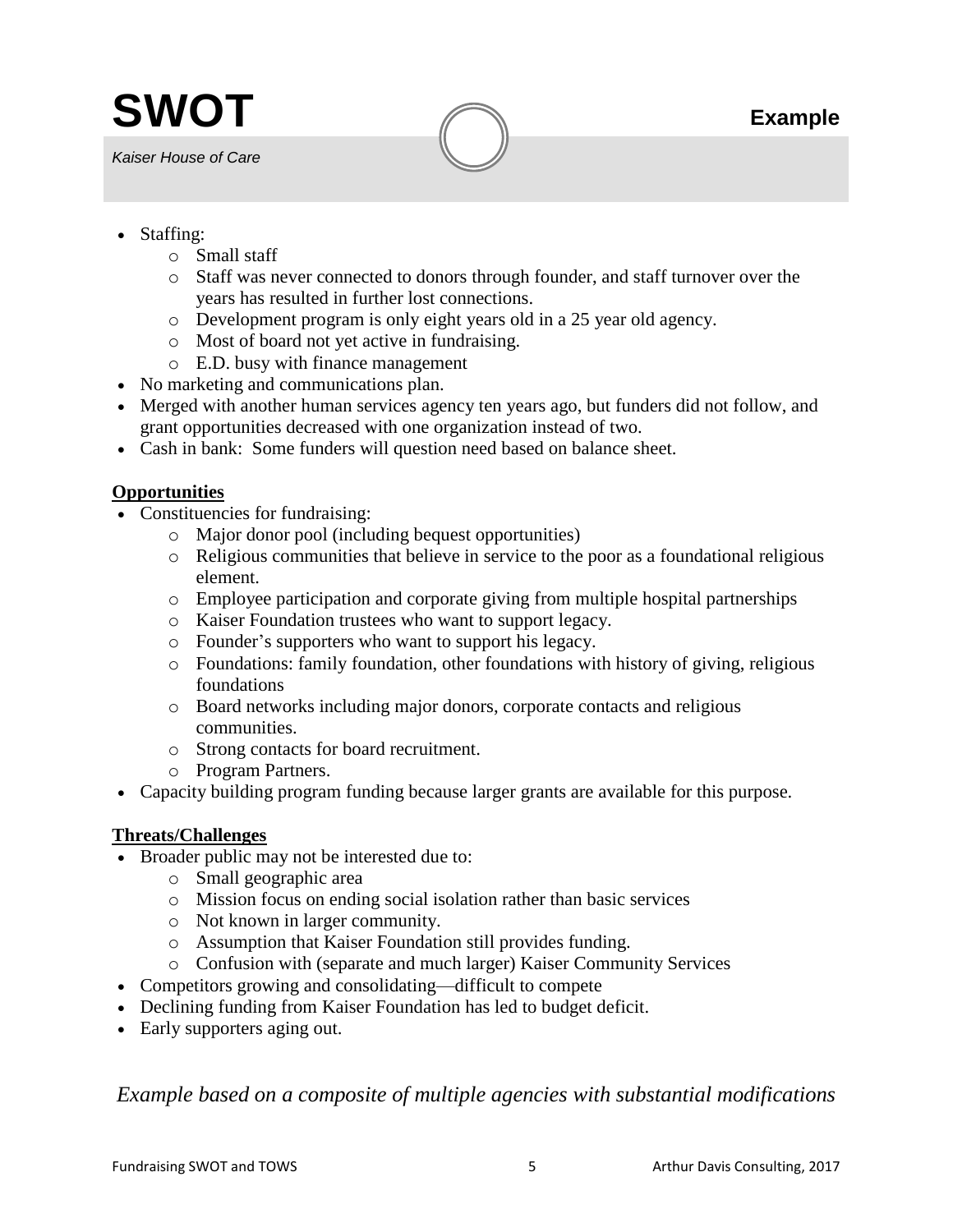# **TOWS Example**

*Kaiser House of Care*

|                                                                                                                                                                                                                                                                                                             | <b>Weaknesses</b>                                                                                                                                                                                                                                                                                                                                                                                                                                                                                                                                                                                | <b>Strengths</b>                                                                                                                                                                                                                                                                                                                                                                                                                  |
|-------------------------------------------------------------------------------------------------------------------------------------------------------------------------------------------------------------------------------------------------------------------------------------------------------------|--------------------------------------------------------------------------------------------------------------------------------------------------------------------------------------------------------------------------------------------------------------------------------------------------------------------------------------------------------------------------------------------------------------------------------------------------------------------------------------------------------------------------------------------------------------------------------------------------|-----------------------------------------------------------------------------------------------------------------------------------------------------------------------------------------------------------------------------------------------------------------------------------------------------------------------------------------------------------------------------------------------------------------------------------|
|                                                                                                                                                                                                                                                                                                             | • E.D. Availability: Busy managing complex<br>financial transactions with no staff support<br>• Donor Cultivation: Lacking major donor<br>cultivation, declining # of small donors, no<br>outreach to other potential donors.<br>• Program positioning: Not government<br>reimbursable. Few new clients. Client<br>demographics. Tough sell to broad public.<br>No partnership revenue.<br>• Annual operating deficit<br>• Staffing: Staff turnover, young development<br>program<br>• Plan: No mktg./communications plan<br>• Merger: Increased expenses, reduced funds<br>• Small organization | • Major Donors: Number, growth, based on<br>founder's reputation. Board is active in<br>major gifts?<br>• Reputation: with existing funders, other<br>agencies, religious community<br>• Founder: No longer in organization, but<br>loved, respected, influential, and available<br>• Diverse donor mix- Donors and especially<br>major donors are aging however.<br>• Cash position: available for investment                    |
| <b>Opportunities</b><br>• Constituencies: Loyal                                                                                                                                                                                                                                                             | <b>Use Opportunities to overcome</b><br>weaknesses                                                                                                                                                                                                                                                                                                                                                                                                                                                                                                                                               | Use Strengths to take advantage of<br>opportunities                                                                                                                                                                                                                                                                                                                                                                               |
| major donor pool,<br>bequests, religious<br>donors, hospital<br>partnerships, Kaiser<br>Foundation trustees,<br>Founder's supporters,<br>Family foundations,<br>Board networks, board<br>recruitment, program<br>partners, organization<br>founder's influence.<br>• Grant funding for<br>capacity building | • Individual and small group cultivation<br>and networking: phone calls, visits,<br>small events, <i>targeted</i> public<br>appearances<br>• Staffing: Hire a CFO through capacity<br>building. Create continuity for donors<br>through E.D., Founder, long-time board<br>members and volunteers.<br>• Focus on broad case for helping the<br>poor and isolated supported by<br>individual stories<br>• Partnerships or be acquired<br>Tailor marketing plan to likely donors<br>$\bullet$                                                                                                       | • Individual major donor relationship<br>development and networking<br>• Targeted group promotions (e,g., events<br>at agency, religious conferences,<br>retirement centers, churches)<br>• Fundraising program supports E.D.,<br>board and development staff build major<br>donor and bequest program through<br>events, meals, marketing materials<br><b>Experienced outside consultant</b> in<br>building major donor program. |
| <b>Threats</b>                                                                                                                                                                                                                                                                                              | <b>Minimize Weaknesses and avoid threats</b>                                                                                                                                                                                                                                                                                                                                                                                                                                                                                                                                                     | Use Strengths to avoid threats                                                                                                                                                                                                                                                                                                                                                                                                    |
| • Broader public may not<br>be interested in<br>population served (middle)<br>aged, white, male)<br>• Competitors growing and<br>consolidating<br>• Declining funding from<br>from the largest funder<br>• Early supporters aging<br>out.                                                                   | • Narrow targeting: Avoid broad-based,<br>resource-intensive efforts such as a<br>walk/run or city-wide promotional<br>campaign<br>• Develop donor networks for new donors<br>to replenish pool.<br>Develop outcomes data to support case<br>$\bullet$<br><i>Option:</i> Stay small and cut costs<br>$\bullet$                                                                                                                                                                                                                                                                                   | • Narrow targeting: Use broader public<br>appearances as opportunity to burnish<br>image and for incremental growth<br>• Market to strengths through individual<br>client stories<br>• Expand based on networks of existing<br>supporters<br>• Possible direct mail to narrowly targeted<br>religious donors.<br>• <i>Option</i> : Invest cash in new competitive<br>programs.                                                    |